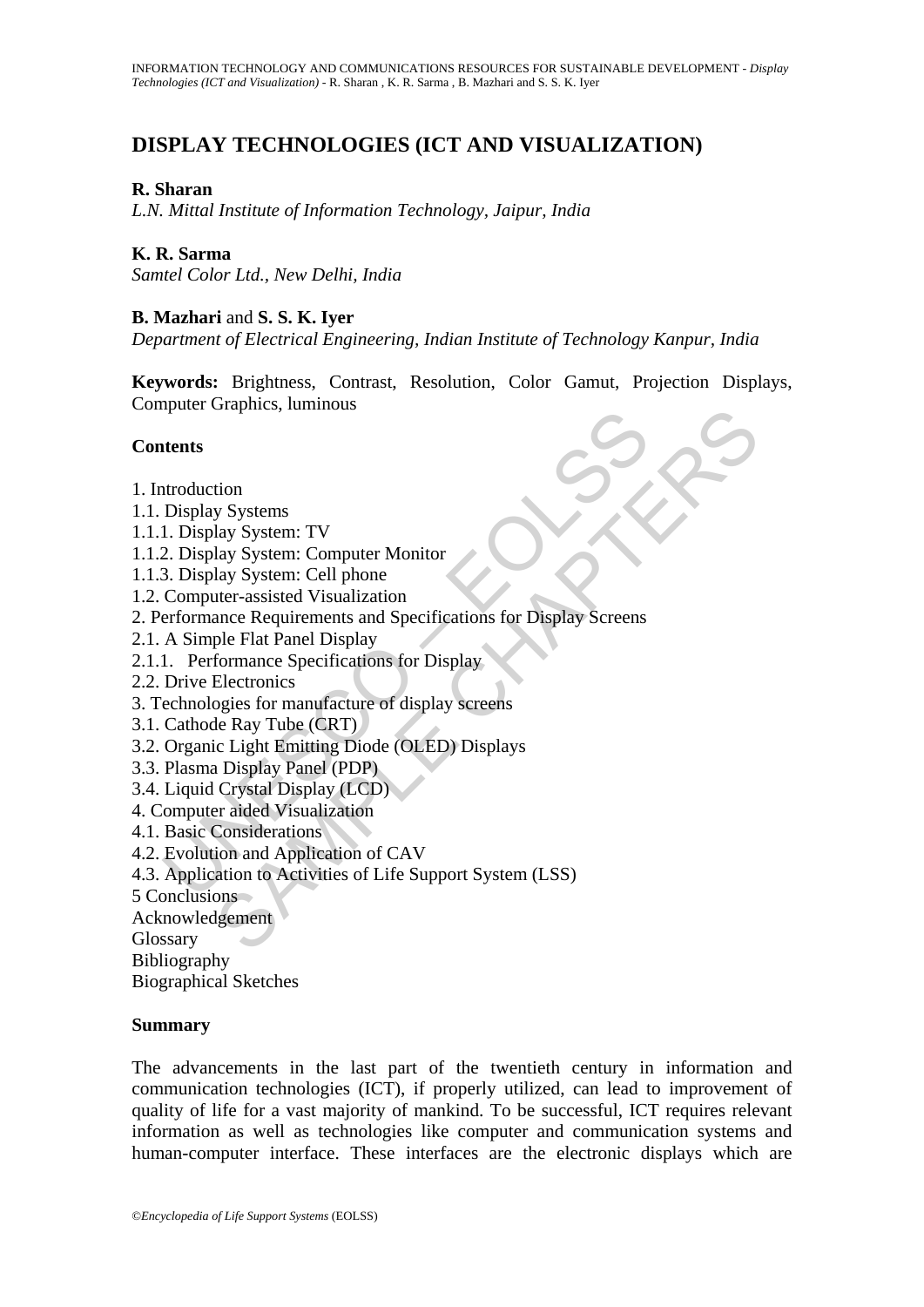subject matter of this chapter.

The basic workhorse for electronic displays for the last one hundred years has been the Cathode Ray Tube (CRT) invented in 1897. Since the late twentieth century, however, many more technologies have appeared as competitors to CRT. Prominent amongst these are Liquid Crystal Displays (LCD), Plasma Display Panels (PDP), Organic Light Emitting Diodes (OLED), and a few more.

The emergence of these electronic displays, along with the development in computer hardware, software and graphics, has made the evolution of modem technologies of visualization possible. Basically, visualization is a mapping from data to picture. In today's world, huge amounts of data flow into information systems. The Encyclopedia of Life Support Systems (EOLSS) with its vast content, itself, is an example of huge data published on the Internet at (www.eolss.net). Developments in computer-aided visualization, such as, context and focus, concept map and so on promise to make the material of EOLSS like-data-banks available to users in a more comprehensible manner. A very brief sketch of these developments in visualization is also included in this chapter.

# **1. Introduction**

published on the Internet at (www.eolss.net). Developments<br>alization, such as, context and focus, concept map and so on pr<br>erial of EOLSS like-data-banks available to users in a more comp<br>ery brief sketch of these developm Impressive developments have taken place in design and manufacture of display systems in the twentieth century. Starting with the invention of Cathode-Ray-Tube (CRT) by Braun (in 1897) to the quality of flat panel displays available today; it has indeed been a momentous journey. During this period technology has been building on technology; sometimes augmenting an old technology and sometimes displacing it. This has resulted in existence of several viable technologies such as CRT, Liquid Crystal Display (LCD), Plasma Display Panels (PDP), Organic Light Emitting Diodes (OLED), Field Emitter Displays (FED) and many others.

From the available technology of the day - vacuum tubes. By the middle reliction<br>of the available constrained in consideration, and so on promise to make<br>EOLSS like-data-banks available to users in a more comprehensible ma Similar advances have taken place in drive electronics also. Initially the electronics was built using the available technology of the day - vacuum tubes. By the middle of 1950s, change took place to discrete semiconductor devices and by 1970s to semiconductor integrated circuits. Today the level of integration and versatility of functions in semiconductor electronics, through Very Large Scale Integration (VLSI) and availability of Digital Signal Processing (DSP) chips, have reached an unbelievable stage of development. The dream of engineers to build a gadget that will take 'no space', which will respond 'instantaneously', will cost 'nothing' and will perform any action that is asked, has almost come true. The irony of the situation is that while drive electronics is shrinking, the demand on larger and larger display screens is increasing

## **1.1. Display Systems**

The display screen and its associated driver electronics do not stand on their own, but are part of an information system. Depending on the context, it has become customary to associate the display with the system to which it caters, such as television (TV) displays, avionic displays, medical displays, military displays, gaming displays and the like. Each of these classes of displays is associated with an application segment and has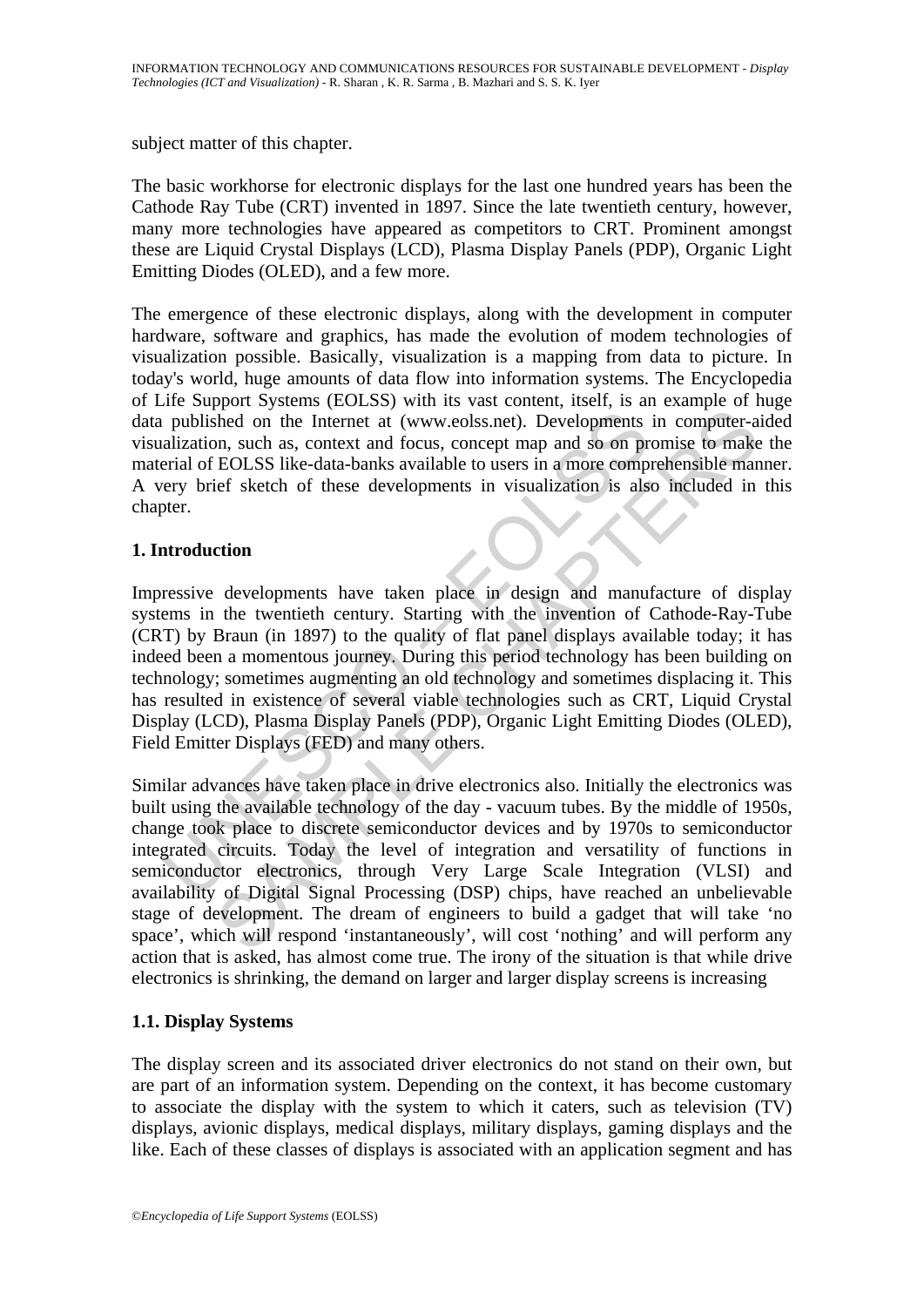its own special requirements based on the information content, the environment in which it operates and more importantly on the man machine interface requirements. Among all these classes of displays the volumes and the prices in the market place differ depending on the application. For example, the displays associated with that of television and computers have become commodities selling in millions at low prices, whereas the avionic displays are very high price low volume but with very demanding specifications. At present the largest selling displays are associated with televisions for entertainment, monitors for computers and cell phones for communication.

Features of displays systems specific to TV, computer and cell phones are described as illustrative examples in the following sub-sections.

## **1.1.1. Display System: TV**

The monochrome television appeared around 1935 using CRT of Braun. It peaked by the beginning of the 1950s followed by arrival of color television in mid 1950s. At present monochrome television is at the obsolescence stage but CRT based color television still occupies a major portion of the television market. Flat panel TVs based on LCD, PDP and Projection are in the market and growing but the volumes are still small.

monochrome television appeared around 1935 using CRT of B<br>beginning of the 1950s followed by arrival of color television<br>ent monochrome television is at the obsolescence stage but<br>usion still occupies a major portion of th Expression appeared around 1935 using CRT of Braun. It peake<br>throme television appeared around 1935 using CRT of Braun. It peake<br>monochrome television is at the obsolescence stage but CRT based cstill occupies a major port There are two basic television systems - analogue and digital. The classical television signal is an analogue video signal and is made compatible to the scanning associated with the CRT. Analogue Television Standards evolved over time, like National Television System Committee (NTSC) in the United States of America (USA), Système Électronique pour Couleur avec Mémoire (SECAM) in France and Phase Alternating Line (PAL) in Germany and are accepted by various countries. As the digital technology and concurrently digital communication evolved and progressed, higher picture resolution with this technology became a reality. As a result, the world is gradually moving towards the widespread use of digital television (DTV) and high definition television (HDTV). Interestingly the new display technologies, such as LCD and PDP, are inherently pixel based matrix structures and are logical fit to the digital television.

The CRT televisions and Flat panel televisions have sizes, normally specified in diagonal inches (or centimeters) ranging from 14" to more than 70". The size of the television gets decided by the viewing distance, human eye resolution and the signal format. Larger sizes are required for larger viewing distances and vice versa. The specification on performance criterion like resolution, brightness and contrast are intimately connected with viewing distance, psycho-visual behavior of human eye and the viewing environment.

The aspect ratio for television picture has been 4:3 and is now moving to 16:9 with the advent of HDTV. The reasons attributed are that the eye has larger horizontal field of view than vertical field of view and hence 16:9 is logical.

The operation of a TV requires a combination of a video and an audio signal recorded in a studio, modulated over a carrier through analog modulation schemes such as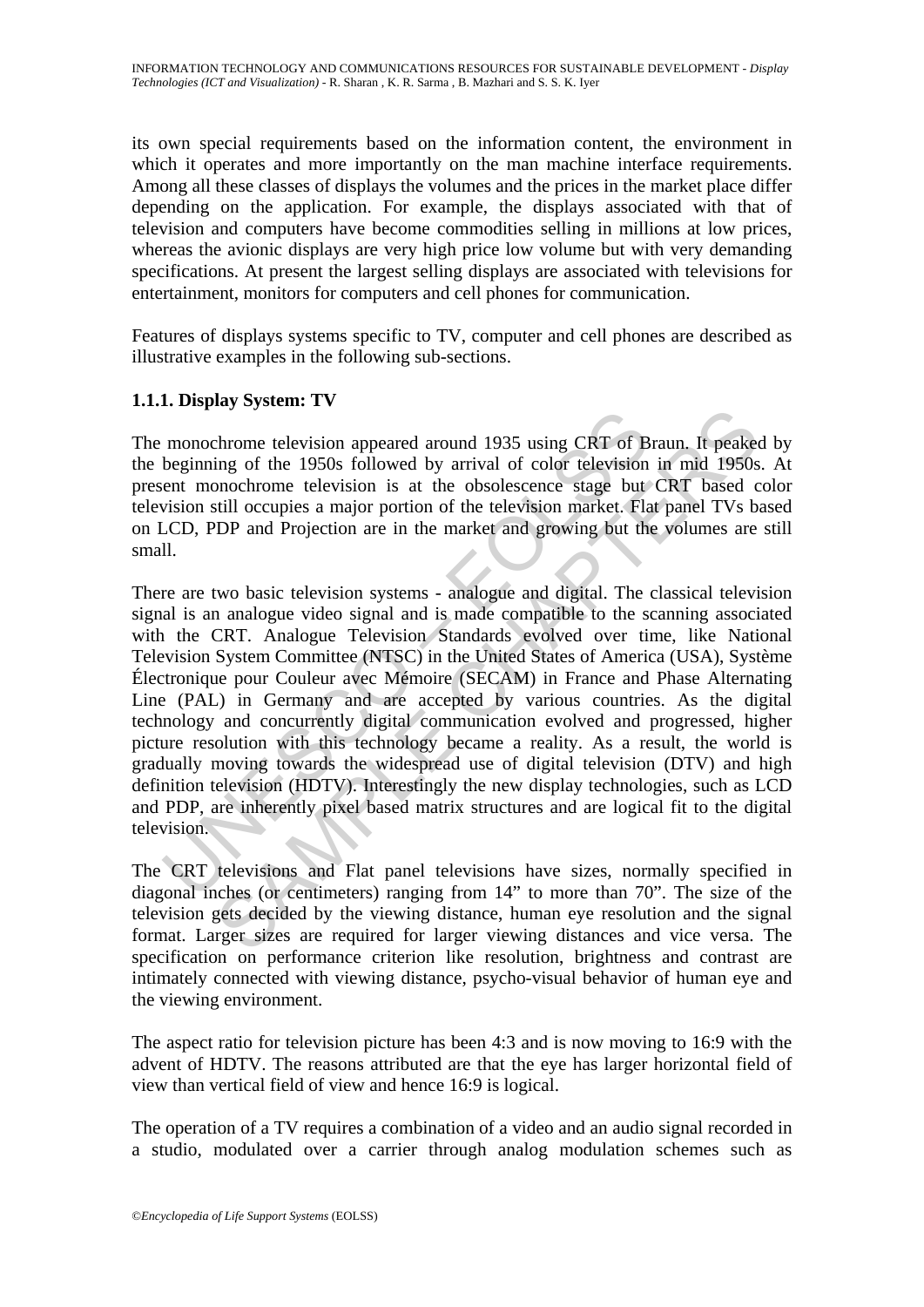amplitude modulation or frequency modulation or through various digital modulation schemes and transmitted. This process requires a certain bandwidth which is a scarce resource. Hence, historically, a great deal of effort has gone into research into designing the TV signal. For example when color television was proposed, in spite of the fact that it carries three equivalent monochrome signals, the bandwidth allocated was almost the same as that of a monochrome TV. Moreover, the color signal was to be compatible with existing monochrome TV receivers. Researchers had to find - and found - elegant ways to solve the problem. Similar was the situation when moving from low definition television to HDTV with issues related to bandwidth conservation and compatibility. In parallel, a great deal of research has gone into schemes for bandwidth compression to reduce the bandwidth required for transmission/storage without affecting the quality of audio/video signal. Such efforts resulted in MPEG standards in use today.

## **1.1.2. Display System: Computer Monitor**

2. Display System: Computer Monitor<br>nputers are the work-horse of the on-going IT revolution.<br>nutrons – as the display associated with a computer system is usuall<br>nome the most favored output port for computer-human inter **Example 1**<br> **EXECUTE: EXECUTE: EXECUTE: EXECUTE: EXECUTE: EXECUTE: EXECUTE: EXECUTE: EXECUTE: EXECUTE: EXECUTE: EXECUTE: EXECUTE: EXECUTE: EXECUTE: EXECUTE: EXECUTE: EXECUTE: EXECUTE:** Computers are the work-horse of the on-going IT revolution. Computer display monitors – as the display associated with a computer system is usually referred to, have become the most favored output port for computer-human interactions. In the case of computer system there is usually no long distance transmission involved between the display and the computer hardware that drives it. Hence, modulation and demodulation of the signal between the computer and the monitor is not required. In this case, the signals coming out of computer are inherently digital, but the display systems based on CRT are inherently analogue. To handle this situation, interfaces to convert digital format into analogue format to drive the display were incorporated in the monitor (the same is being done to see a DTV signal on an analogue TV). However, with the availability of matrix format flat panels, notably LCD based, such interfaces are not required.

The display resolutions in computers also have undergone changes over time depending on the resolutions required to represent graphic images. The following table-1 gives the evolution of graphic display standards.

| <b>Standard</b> | <b>Description</b>               | <b>Resolution</b>   |
|-----------------|----------------------------------|---------------------|
| CGA             | <b>Color Graphics Adapter</b>    | 640 x 200           |
|                 |                                  | (monochrome)        |
|                 |                                  | 320 x 200 (4-color) |
| EGA             | <b>Enhanced Graphics Adapter</b> | 640 x 350 (4-color) |
|                 |                                  |                     |
| <b>VGA</b>      | Video Graphics Array             | 640 x 480           |
| <b>XGA</b>      | <b>Extended Graphics Array</b>   | 1024 x 768          |
| <b>SXGA</b>     | <b>Super Extended Graphics</b>   | 1280 x 1024         |
| <b>UXGA</b>     | <b>Ultra Extended Graphics</b>   | 1600 x 1200         |
| <b>WXGA</b>     | <b>Wide Extended Graphics</b>    | 1366 x 768          |
| <b>WSXGA</b>    | Wide Super Extended              | 1680 x 1050         |
|                 | Graphics                         |                     |
| <b>WUXGA</b>    | Wide Ultra Extended              | 1920 x 1200         |
|                 | Graphics                         |                     |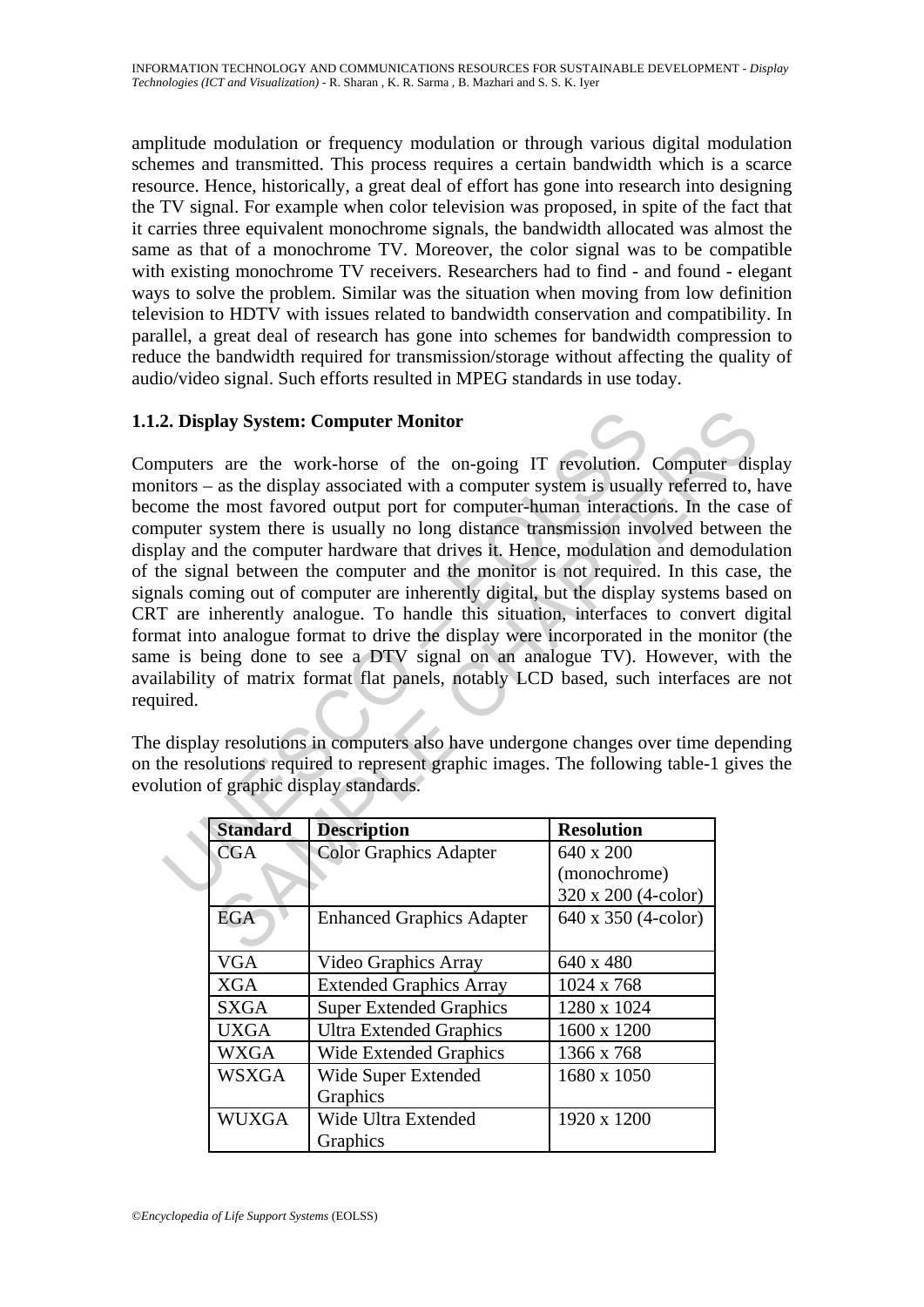## Table 1. Graphic Display Standards

When a computer output with a certain resolution is to be seen on a flat panel with a different resolution matrix format there is an incompatibility and the input to the flat panel monitor has to be scaled up or down without creating distortions in the image displayed. The user, however, need not be aware of all these issues and the methods adopted to overcome this incompatibility by appropriate hardware and software should be transparent to him/her during the normal course of usage of the system.

Most display systems are designed to accept video signals in various formats, digital as well as analogue. These input signals have to be matched to the format of the display device. The necessary signal processing is accomplished in the front-end video processing card. Often the signal processing algorithms may require storing one or two frames which require internal memories. For example one frame in a VGA format requires approximately 1 megabyte of memory. Fortunately with the dramatic progress in memory technology, the physical size as well as the cost of such high density memories is no longer an issue which has lead to increasing resolutions in displays.

#### **1.1.3. Display System: Cell phone**

ness which require internal memories. For example one frame<br>ires approximately 1 megabyte of memory. Fortunately with the<br>nemory technology, the physical size as well as the cost of<br>nories is no longer an issue which has l ich require internal memories. For example one frame in a VGA for<br>ich require internal memories. For example one frame in a VGA for<br>proximately 1 megabyte of memory. Fortunately with the dramatic prog<br>vechnology, the phys Historically the cell phone display was a simple monochrome alpha numeric display to display the caller identity and later the short message service (SMS) text messages. From such simple displays, the cell phones today have moved to higher resolution multicolor displays with capability to show moving images. This is necessitated as new features get incorporated into the cell phone as a result of user demands as well as due to manufacturers wanting to have an edge for their products over those of their competitors. The typical display in a high end cell phone today is of 2" diagonal AMLCD with QVGA resolution (320×240) which provides at least 6 bit color. It can show video pictures from internet or from a DVD.

The critical requirement of the cell phone displays beside the cost is power consumption. The mean time between charging of the battery is to be high. Hence, the display should limit the power consumed to a bare minimum. For sunlight readability, however, it must have adequate brightness requiring higher input power that conflicts with the need to low power usage. As time passes there will be demands for higher resolutions as required by the more sophisticated functions it will be expected to perform. Many of these requirements are expected to be satisfied by OLEDs and they are catching up with AMLCDs. Already a few of the high end cell phones have OLED displays and it is expected that many more will follow suit..

#### **1.2. Computer-assisted Visualization**

Simultaneous with developments in consumer electronics, there has been a small, but critical and demanding segment of use of display technologies in the area of 'visualization'. It is important to note here that the meaning of the term display in the community of 'designers of TV, computer monitors and mobile phones' and the community of 'developers and users of visualization tools' is very different. For the former display technologies would have something to do with CRT, LCD, PDP, OLED,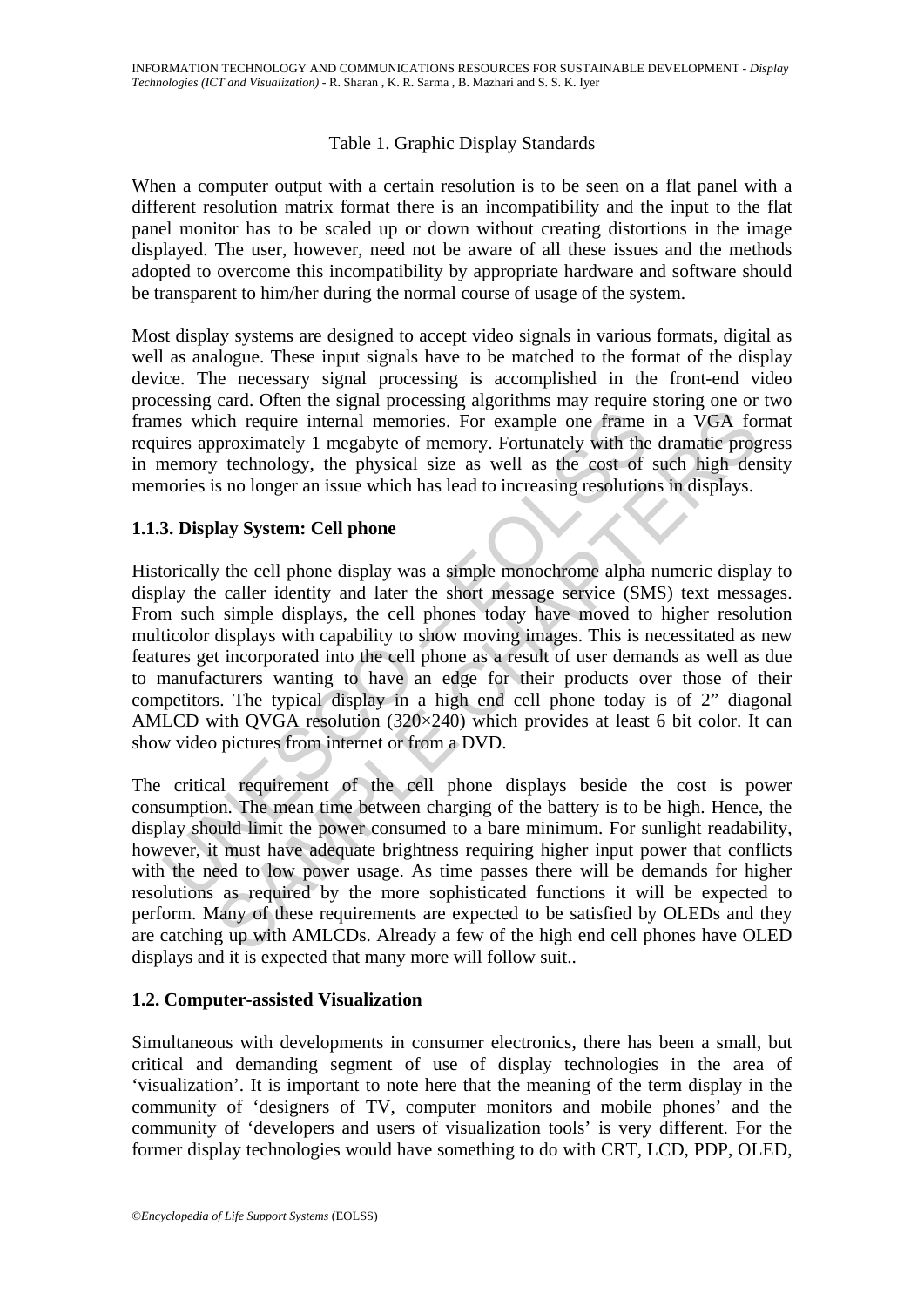active matrix, passive matrix, drive electronics, and the like. For the users of visualization it would mean scientific or information visualization - in both, one has to handle large volume of raw data and transform it to a visual form at the output. This is done to exploit the extraordinary flexibility of human beings to locate patterns and discover relations using visual cues.

The emphasis in scientific visualization is on physical objects like medical images of human organs, parts of machine in engineering and so on. The designer of scientific visualization engine has to master geometric modeling, computer graphics, image processing, software engineering and implementation of 3-D displays, either directly or using projection methods from 3-D to 2-D. The emphasis in information visualization is on handling multidimensional data like the web pages; contents from the libraries and conferences; contents like EOLSS and so on. The difficulty in creating useful visual images in this case appears because one can not see the whole picture of data and small details in the image on limited size display screens. Focus and context solutions for this are proving to be very useful in Information Visualization. Many other techniques like fisheye view, fractal structure, spider-web representation, etc. are evolving at this stage. A glimpse of this is provided in Section 4.

# **2. Performance Requirements and Specifications for Display Screens**

ges in this case appears because one can not see the whole picture<br>ils in the image on limited size display screens. Focus and contex<br>proving to be very useful in Information Visualization. Many otly<br>eve view, fractal stru As this case appears because one can not see the whole picture of data and s his case appears because one can not see the whole picture of data and s he image on limited size display screens. Focus and context solutions f The image on a display screen designed by engineers is 'seen' by a person through his/her eyes. The display screen designer should be in a position to harness the potential of the state-of-the-art of material and process capabilities and then attempt to meet the perceptual demands of the viewer. This effort towards understanding and using the manmachine interaction started in 1930s with the development of CRT for black and white TV. With available technologies, materials and processes and the then-understanding of visual perception of humans, displays were manufactured and marketed. Since 1930s, more research on technologies and visual perception has been going on, but even today difficulties in design of display screens are being faced.

This makes one marvel the ingenuity of those pioneer display engineers and scientists who made functioning display screens with 'so little knowledge' as was available at that time. The importance of high brightness, high resolution, good contrast, large viewing angle, fast response, reasonable power consumption, low cost and acceptable physical shape, weight, and volume was well understood and met. But as time went by and technology matured, due to various reasons, it was the volume of the unit, for a given screen size that became the determining factor in the evolution of this industry.

The volume of a display unit is determined by the dimension of its face (display screen) and its depth. The screen has a width and a height. But instead of specifying two lengths, it became customary to specify the length of the diagonal and mention the form-factor, which is the ratio of width to height. The depth of the display unit is also very important. As experience has shown, users would prefer a display unit of even lower performance, if its depth was small. This preference of user has encouraged the growth of Flat-Panel-displays in the last two decades. Since the Cathode Ray Tube displays are well known, in this section we consider only the Flat-Panel Displays.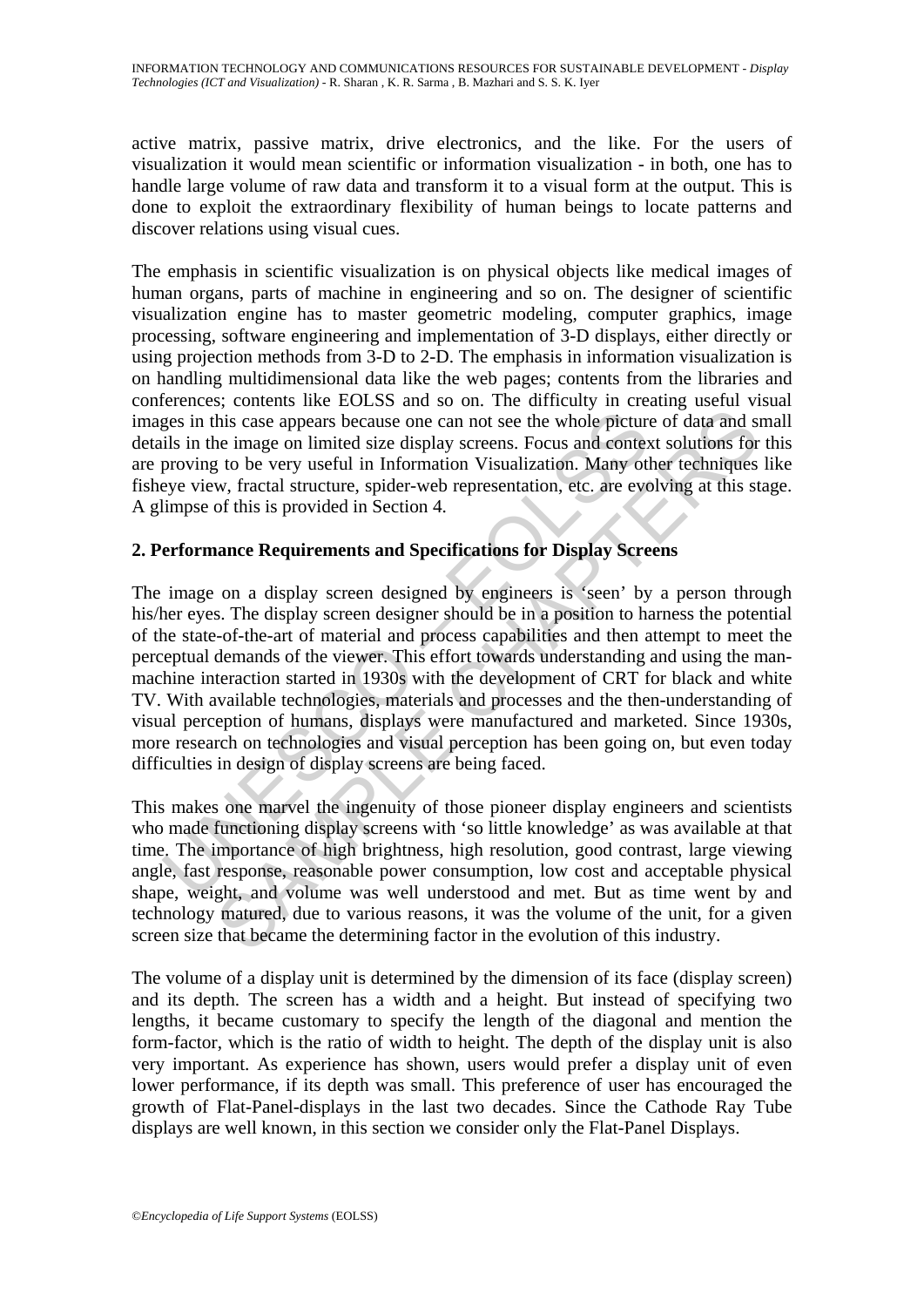## **2.1. A Simple Flat Panel Display**

A schematic view of the flat panel display (FPD) is shown in Figure 1.This consists of a screen and associated driver electronics with a row driver, a column driver, and a display controller. The screen is composed of M×N array of picture elements (pixels). Pixels, which have been represented by crosses in Figure 1, play a crucial role in the performance of a display. Also, like the blind men and the elephant, a pixel means different things to different persons depending on the focus of their profession, whether they are scientists, device engineers, display manufacturers, image scientists, computergraphics experts, human-computer interaction experts, camera specialist or others. Some of the perspectives are mentioned below.



Figure1. Schematic diagram of a display screen and associated electronics

THE SIGNAL THE CONTROLLER SERVER SURVEY SURVEY SURVEY SURVEY SURVEY SURVEY SURVEY SURVEY SURVEY SURVEY SURVEY SURVEY SURVEY SURVEY SURVEY SURVEY SURVEY SURVEY SURVEY SURVEY SURVEY SURVEY SURVEY SURVEY SURVEY SURVEY SURVEY SIGNAL<br>
SIGNAL<br>
SIGNAL<br>
SIGNAL<br>
SIGNAL<br>
SIGNAL<br>
SIGNAL<br>
SIGNAL<br>
SIGNAL<br>
SIGNAL<br>
SIGNAL<br>
SIGNAL<br>
SIGNAL<br>
SIGNAL<br>
SIGNAL<br>
SIGNAL<br>
SIGNAL<br>
SIGNAL<br>
SIGNAL<br>
SIGNAL<br>
SIGNAL<br>
SIGNAL<br>
SIGNAL<br>
SIGNAL<br>
SIGNAL<br>
SIGNAL<br>
SIGNAL<br>
SIGNA 1. In every display technology, there is a fundamental physical principle specific to the microscopic device constituting the pixel which converts the radiant energy impinging on the pixel into illumination. The device engineer treats the pixel as an electro-optical transducer and attempts to model it to get a better understanding. Here the pixel consumes electrical power (say, in watts) and gives optical power measured in watts (in radiometric unit) or lumens (in photometric unit). The understanding gained by modeling helps in obtaining high electro-optical conversion efficiency. This means more luminous (output) power for less electrical (input) power. Smaller input power provides two main advantages. It keeps the pixel temperature low leading to longer lifetime, and makes the design of drive electronics (row and column drivers and display controllers) simpler. This is also attractive where low power consumption is needed at the system level, such as portable electronics. Different technologies achieve this electro-optical conversion in different ways, each with its own set of trade-offs. These will be discussed in the next section.

2. The display engineer is interested in selecting a suitable device structure to act as a pixel, and fabricate it using available materials and processes. His/her concerns are the shape (circular, square or hexagonal), size, and separation of pixels. Obtaining high quality and performance at low cost and high throughput are major concerns of a manufacturing engineer.

3. The scientist is interested in advancing the frontiers of knowledge and discovering new physical mechanisms to provide electro-optical conversion. Some of these new discoveries act as disruptive technologies replacing the old ones. Nano-emissive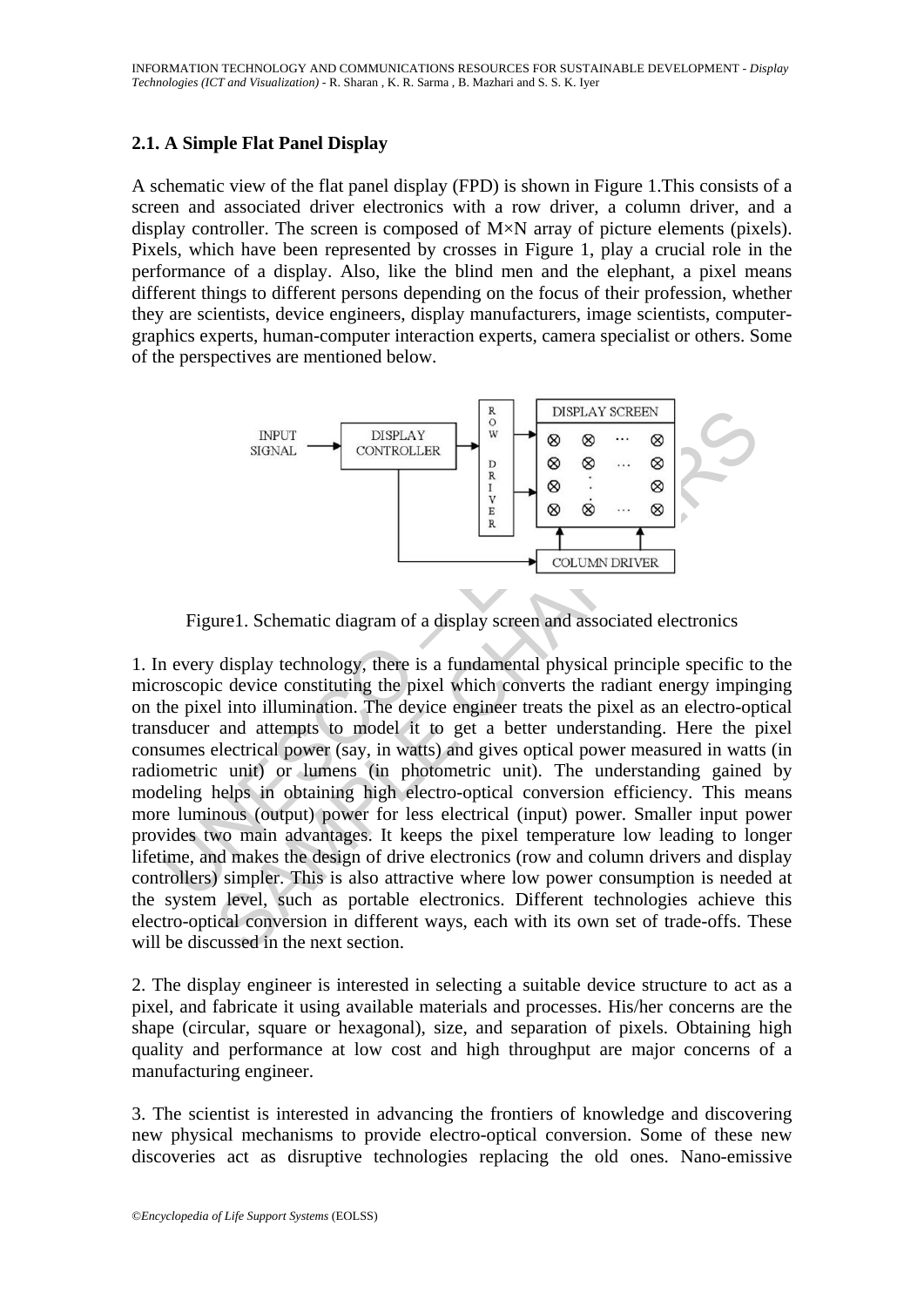technologies using field emission from carbon nanotubes is an example.

4. An image scientist considers the pixel to be a point sample of a mathematical function which can only have positive values because the intensity of light can not be negative. Hence, the luminous power emitted by a pixel is denoted as  $C(x, y, t, f(\lambda))$ . where  $x_i$ ,  $y_i$  locate the pixel in  $M \times N$  array, t is time and  $f(\lambda)$  is the spectrum of the emitted light which manifests as color. The specification of the display screen thus has to consider spatial  $(x_i, y_i)$ ; temporal  $(t)$ , optical  $(C)$  and color  $(f(\lambda))$  demands made by the user.

Ultimately the display is judged by the viewer and there are an accepted set of specifications describing the performance of the display which inter se compare the performance of various technologies that go into the displays.

# TO ACCESS ALL THE **34 PAGES** OF THIS CHAPTER, Visit: http://www.eolss.net/Eolss-sampleAllChapter.aspx

#### **Bibliography**

- - -

Formance of various technologies that go into the displays.<br>
TO ACCESS ALL THE 34 PAGES OF THIS CHANNEL USE CHANNEL USE THE STATE OF THIS CHANNEL USE THE STATE OF THIS CHANNEL USE THE USE THE USE THE USE THE USE THE USE TH is a formula in the displayer of the displayer of the displayer of the displayer of the displayer of the UCLESS ALL THE 34 PAGES OF THIS C[HAPT](https://www.eolss.net/ebooklib/sc_cart.aspx?File=E1-25-01-11)ER,<br>
Visit: http://www.eolss.net/Folss-sampleAllChapter.aspx<br>
y<br>
delines: (i) Th *[General guidelines: ( i) This bibliography contains two categories of papers: one set of fifteen papers is related to displays and the other set of six papers is related to visualization. The 'Display Set' consists of [1, 3, 5, 8, 9 to 17, 20, 21], and the 'Visualization Set' consists of [2, 4, 6, 7, 18, 19] (ii) The Institution of Electrical and Electronic Engineers (IEEE), inter alia, publishes Proceedings of IEEE, and IEEE Spectrum. The articles in Spectrum are meant for technical generalists, whereas those in Proc IEEE are for somewhat specialized readers. In this bibliography there are six papers from Proc IEEE and two from IEEE Spectrum. Of these, four papers [8, 12, 17, 21] are from single issue of Proc IEEE, Vol. 90, April 2002, which is a special issue on Flat Panel Displays. (iii) SID and John Wiley have brought a special series of books on display technologies for easy availability of literature on display. Books belonging to this series are referred as 'SID-Wiley series in Display Technologies' in the following. These books provide a good starting point to learn about displays. (iv) The discipline of computer aided visualization and data mining have started only recently, as compared to electronic displays. An early paper (reference 7) had appeared in IEEE Spectrum, whereas a 2006 year paper discussing the concerns and state-of-theart of visualization is reference 18. Together they give an idea of evolution of visualization.]*

1. Amundson, K. "Electrophoretic Imaging Films for Electronic Paper Displays" in Flexible Flat Panel Displays. G P Crawford, ed. John Wiley and Sons, Chichester, U. K., 2005, pp 369 – 391. [This book is in SID-Wiley series in Display Technology. Electrophoretic display is an emerging technology with promise of use in e-Books and e-Paper. This book is also useful for learning about other flexible flat panel displays.]

2. Bendersen Benjamin B., Ben Shneiderman, Editors, "The Craft of Information Visualization: Readings and Reflections", Morgan Kaufmann, San Francisco, USA, 2003. [The authors are well known for their research in HCI (Human Computer Interaction). The book collects 38 of the key papers on information visualization from the University of Maryland's HCIL.]

3. Brown J., Kwong R., Tung Y.J., Ovich V. Ada, Weaver M. and Hark H., "Recent progress in high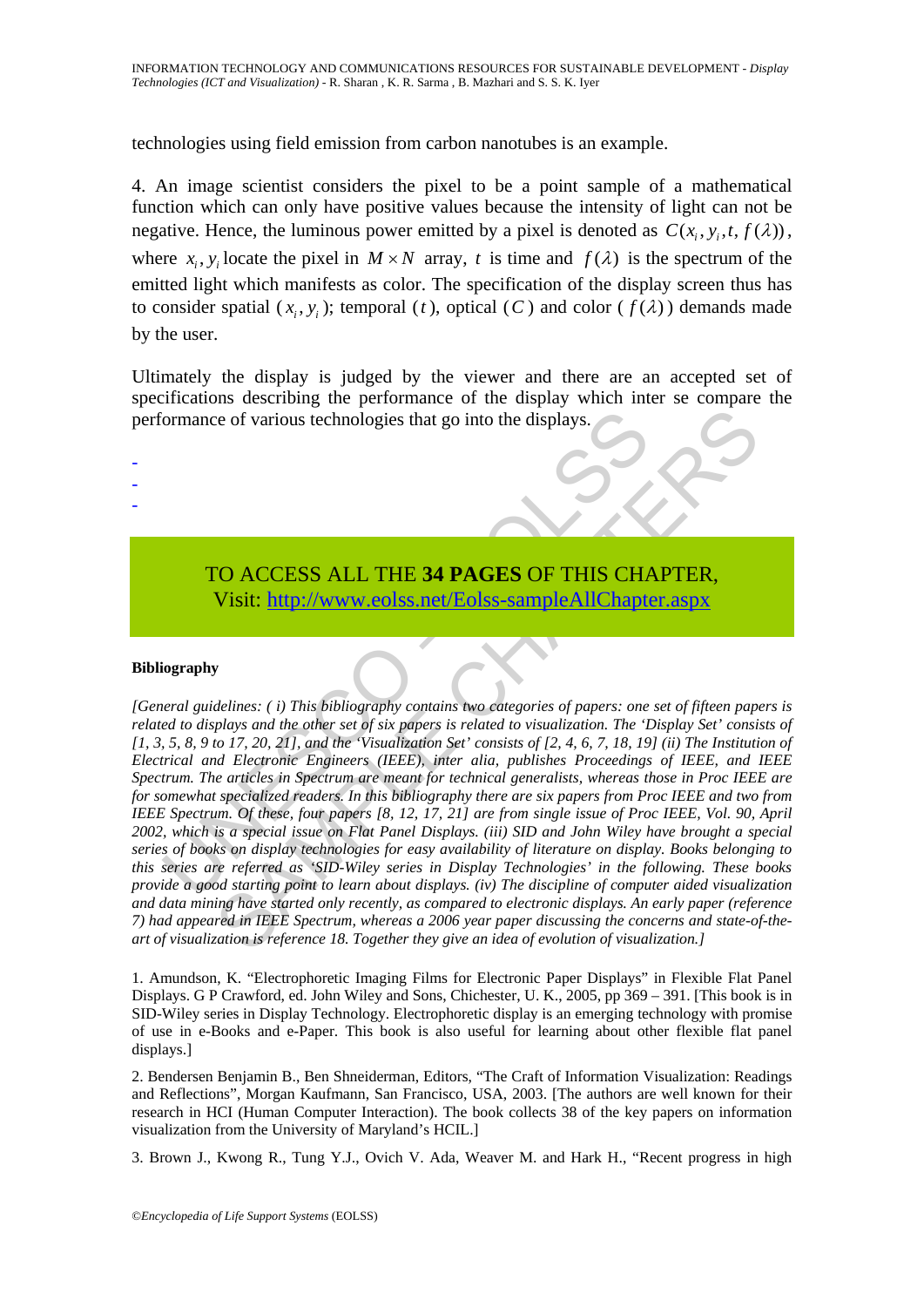efficiency phosphorescent OLED technology", Journal of Society of Information Display, vol. 12, 2004, pp. 329-332. [Various technologies for improving the efficiency of OLEDs are being tried. Phosphorescent OLED technology is appearing to be the most promising. This is a good place to read about this technology.]

4. Card S.K., Mackinkey J. D. and Shriederman B., Editors, "Readings in Information Visualization" Morgan Kaufman, San Francisco, USA, 1999. [The focus of this book is on the use of visualization to think. This is reflected in its subtitle: using visualization to discover relationships. 47 classic papers of the discipline are collected here.]

5. Eden J. G, "Information display in the 21<sup>st</sup> century: Overview of selected emissive displays", Proc. IEEE, Vol. 94, March 2006, pp 567-574. [The title of the paper is very descriptive of its contents. Plasma displays, field emitter displays and surface-conduction electron emission displays, and micro-cavity plasma arrays are covered. This is a good place to read about these displays.]

6. Edward R Tufte, "The Visual Display of Quantitative Information" Graphic Press Cheshire, 1983. [This classical early book on visualization by a visual guru has stress on statistical data graphics.]

ershon, N. D and Miller C. G., "Dealing with the Data Deluge", IEEE Spectrus 3-32. [This state-of-the-art paper on visualization in 1993 should be compared<br>Wijk to get a feel of rapid expansion and modern concerns of this N. D and Miller C. G., "Dealing with the Data Deluge", IEEE Spectrum Vol. 30, July his state-of-the-art paper on visualization in 1993 should be compared with paper in 200<br>this state-of-the-art paper on visualization in 19 7. Gershon, N. D and Miller C. G., "Dealing with the Data Deluge", IEEE Spectrum Vol. 30, July 1993, pp 28 -32. [This state-of-the-art paper on visualization in 1993 should be compared with paper in 2006 by van Wijk to get a feel of rapid expansion and modern concerns of this area.]

8. Kawamoto H., "The history of liquid crystal displays" Proceedings of IEEE, vol.90, no.4, April 2002, pp.460-500. [Good paper for learning about evolution of LCD. The details of LCD are given in reference 10.]

9. Keller Peter A, Electronic Display Measurement: Concepts, Technologies and Instrumentation: John Wiley, Chichester, U. K., 1999. [This book is in SID-Wiley series in Display Technology. A very useful book for persons working in this area.]

10. Lueder E., "Liquid Crystal Displays: Addressing Schemes and Electro-Optical Effects", Chichester, UK, 2001. [This book is in SID-Wiley series in Display Technology. Very good coverage of LCD. Reference 8 on history of LCD is a companion paper on this topic.]

11. MacDonald Lindsay W and Lowe Anthony C, Ed: Display Systems, Design and Applications: John Wiley, Chichester, U. K., 2003. [This book is in SID-Wiley series in Display Technology. A good overview of Display Systems is provided here.]

12. Mentley D. E., "State of the flat panel display technology and future trends" Proceedings of IEEE, vol.90, no. 4, April 2002, pp. 453-459. [State-of-the-art of Flat panel display in 2002. Similar paper in 1994 by Tannas is reference 16.]

13. Nelson T.J. and Wullert J. R., "Electronic Information Display Technologies", World Scientific, Singapore, 1997. [Review of displays used in TV and PC.]

14. O' Donovan, "Goodbye CRT", IEEE spectrum, Vol. 43, Nov. 2006, pp. 38-43. [A general paper on changing state-of-the-art.]

15. Stupp Edward H and S Brennesholtz Matthew, Projection Displays: John Wiley, Chischester, 1999. [This book is in SID-Wiley series in Display Technology. Projection displays are not covered in the present paper; but these are important. Hence this reference is mentioned here.]

16. Tannas L. E. Jr., "Evolution of flat-panel displays, Proc. IEEE, Vol. 82, April 1994, pp 499-509. [State-of-the-art of Flat panel display in 1994. Similar paper in 2002 by Mentley is reference 12.]

17. Uchike H. and Hirakawa T., "Color plasma displays" Proceedings of IEEE, vol.90, no. 4, April 2002, pp. 533-539. [State-of-the-art paper on PDPs.]

18. van Wijk, J. Jarke, "Views on Visualization", IEEE Transactions on Visualization and Computer Graphics, Vol. 12, No. 4, July/August 2006. [Very useful paper for knowing the present concerns in computer aided visualization.]

19. Ware C., "Information Visualization: Perception for Design" Morgan Kaufmann, San Francisco, USA, 2000. [This provides an excellent overview of various issues pertaining to information visualization.]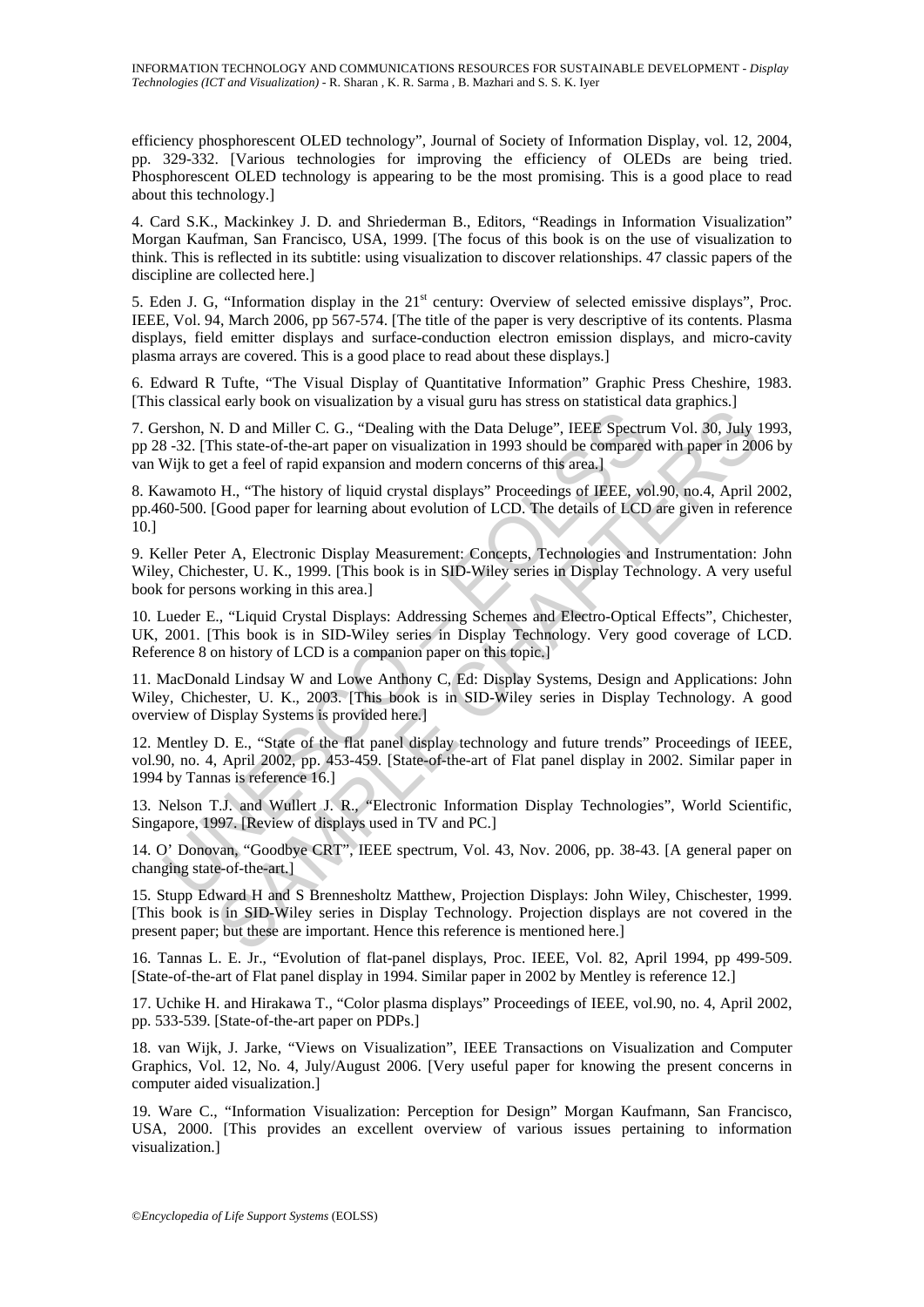20. Wu S.T. and Yang D.K., "Reflective Liquid Crystal Displays" Wiley-SID Series in Display Technology, Chichester, UK, 2001. [This book is in SID-Wiley series in Display Technology.]

21. Wu S.T., Yang D.K., Jang J., Lim S. and Oh M., "Technology development and production of flat panel displays in Korea", Proceedings of IEEE, vol. 90, no. 4, April, 2002, pp.501-513. [This paper has limited scope.]

#### **Biographical Sketches**

**Raghubir Sharan** is a Distinguished Professor at LNMIIT, Jaipur since 2004. From 1969 to 2004, he was a faculty in the Electrical Engineering Department at IIT Kanpur. He obtained a Bachelor's Degree in Telecommunication Engineering from the Bihar Institute of Technology, Sindri in 1961 and Master's and Doctoral Degrees in Electrical Engineering from the University of Waterloo, Canada in 1964 and 1968 respectively. He joined as a faculty member at IIT Kanpur in 1969, where he became a Professor in 1977, Head of the Department in 1980, and Dean of Academic Affairs during 1982 – 85. Dr. Sharan retired from IIT Kanpur in 2002. He fondly remembers the last phase at IIT Kanpur (1999 – 2002) which was very fruitfully spent in overseeing the formation of Samtel Centre for Display Technologies. He is a Fellow of the Institution of Engineers (India), Fellow of IETE (India), Senior Member of IEEE and a Member of SID. At the present, he is Vice President of India Chapter of SID.

IT Nampur in ZoOZ. He followed members un least plase at IT Nampur (1971). The Tradition of Engineers (India), Bellow of IETE (India), Senior Minited for Institution of Engineers (India), Fellow of IETE (India), Senior Mar pur m 2002. He fondaly remeners the tast phase at 11 Kappur (1999 – 2002) when<br>pur me and the term to the formation of Samel Centre for Display Technologies. He<br>Institution of Engineers (India), Fellow of IETE (India), Sen **Sarma K. R** graduated from the Indian Institute of Technology Kharagpur with B. Tech (Hons) in Electronics and Communication Engineering in 1957 with First Class standing first in class and M.Tech in Microwave Engineeringin 1958. He went to US on Technical Cooperation Mission Scholarship of US Government in 1958 and received Ph.D. from Cornell University in 1961. He joined Indian Institute of Technology Kanpur in June 1961 and continued there till 1988. He served as Professor, Head Electrical Engineering, and Dean Research and Development. He was instrumental in setting up Advanced Centre for Electronic Systems, sponsored by Ministry of Defence Govt. of India. He also set up CAD Centre funded by Department of Electronics Govt of India. He was the founding member of Centre for Laser Technology, Robotics Centre and Television Centre. During 1988-91, he served as Adviser at the Department of Science and Technology Government of India responsible for the national program on Instrumentation. From 1991-1997 Dr. Sarma was Director Central Scientific Instruments Organisation Chandigarh, a laboratory under the Council of Scientific and Industrial Research. During this period he has guided development of many analytical, medical, optical and seismic instruments Since 1997 he is Adviser Technology to Samtel Group of companies heading the R&D of the Group to develop new products and technologies in area of Electronic Displays. He led a team which successfully developed the Plasma Display Technology. He played an important role in setting up the Samtel Centre for Display Technology at Indian Institute of Technology Kanpur , an Industry-Academia R&D centre to undertake development of Organic Light Emitting Diode (OLED) technology.

**Baquer Mazhari** was born in India, on February 07, 1966. He received the B.Tech. degree in electronics and electrical communication engineering from the Indian Institute of Technology Kharagpur, India in 1987 and the M.S. degree in electrical engineering from the University of Maryland, College Park, USA in 1989. He got the PhD degree in electrical engineering from the University of Illinois at Urbana Champaign, USA in 1993. In that year, he joined the Indian Institute of Technology where he is currently a Professor in the department of Electrical Engineering. He spent a year as visiting faculty member at Amman national University in 1997 and is currently a visiting professor at American University of Sharjah. His research interests include device modeling and analog circuit design. In the last few years, he has been engaged in research and development work in the area of display circuits, organic light emitting diodes, organic thin film transistors and in organic solar cells at the Samtel Centre for Display Technologies. He has authored/coauthored over 44 research papers and supervised about 40 post graduate students in their thesis work. Prof. Mazhari is a member of IEEE (USA) and of Society for Information Display.

**S. Sundar Kumar Iyer** did his early schooling at Calcutta, India. He received his B.Tech. degree in Electronics and Communication Engineering and M.S. degree in Electrical Engineering from the Indian Institute of Technology Madras, India in 1990 and 1993 respectively. He completed his PhD degree at the University of California at Berkley, USA in 1998. His thesis work focused on fabrication of silicon on insulator by high throughput oxygen ion implantation by plasma immersion ion implantation. He joined